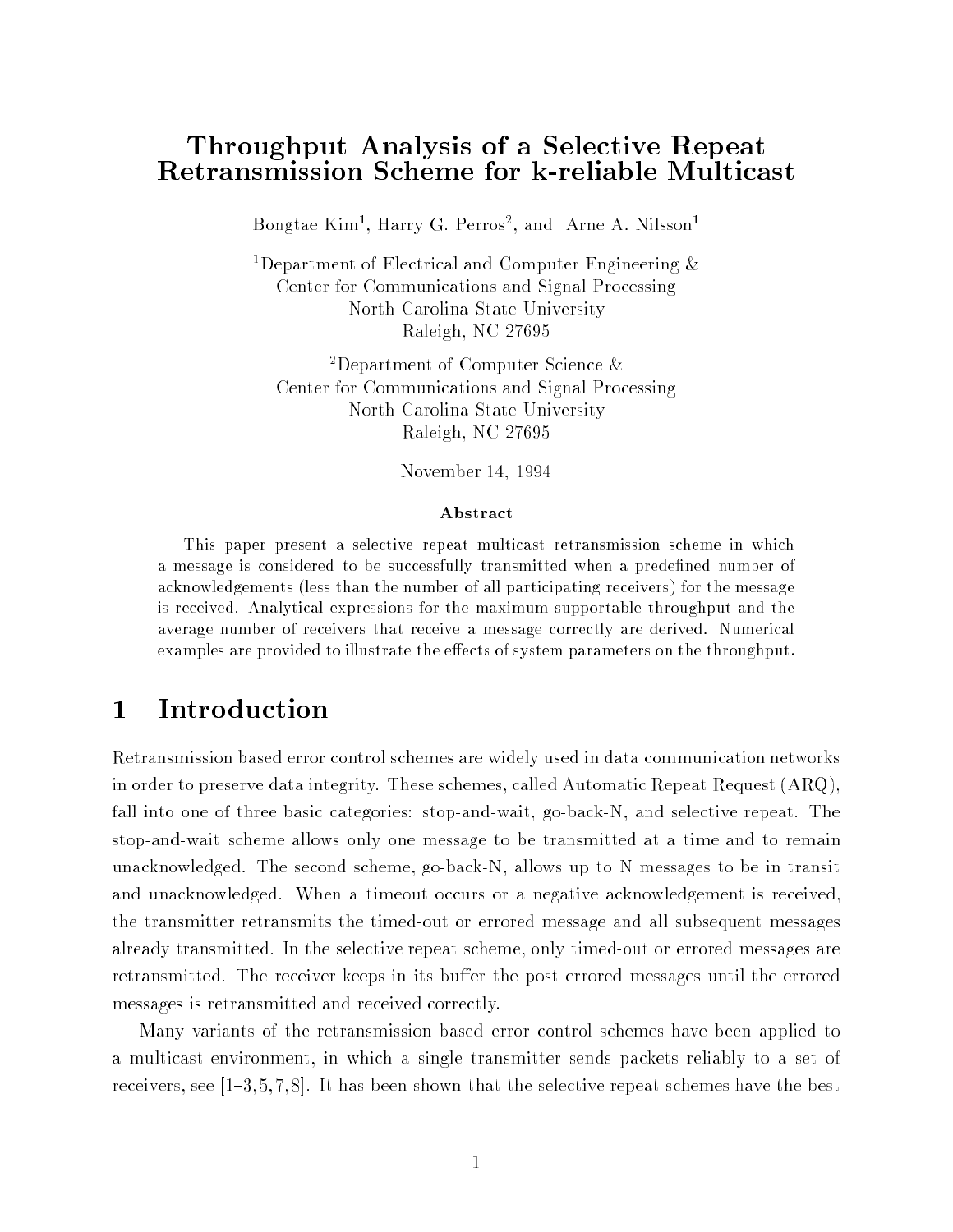throughput performance, see  $[2, 6, 7]$ . These selective repeat schemes guarantee both error free and sequenced delivery of messages to all receivers participating in the multicast.

In this paper, we present and analyze the performance of a selective repeat multicast retransmission scheme, in which a message is considered to be correctly transmitted when a predefined number of acknowledgements are received. This predefined number of acknowledgements, hereafter referred to as the  $ACK$  threshold, is less than the number of receivers. Thus, if there are R receivers and the ACK threshold is  $k, k < R$ , the transmitter will assume that a message has been correctly transmitted at the moment when it receives the k-th acknowledgement.

This type of scheme is referred to as k-reliable, as opposed to a fully reliable scheme where all receivers must acknowledge positively before a message is considered to be correctly transmitted. When the ACK threshold is set to the number of receivers, i.e.  $k = R$ , the error control scheme becomes fully reliable. The k-reliable scheme is useful for applications which do not need acknowledgements from all receivers. Rather, they need a high throughput with an acceptable level of reliability. The  $k$ -reliable retransmission scheme was first proposed and analyzed by Kim, Nilsson, and Perros  $[4]$ . Four different stop-and-wait schemes were presented and the throughput performance of each schemes was analyzed.

This paper is organized as follows. In section 2, we briefly describe our proposed retransmission scheme. In section 3, we derive analytical expressions of the maximum supportable throughput of successfully transmitted messages and the average number of receivers that receive a message correctly. Numerical examples are given in section 4. Conclusions are given in section 5.

#### The Selective Repeat Scheme  $\overline{2}$

In this section, we describe a selective repeat scheme for k-reliable multicasting. We consider one transmitter which transmits data to  $R$  receivers over a multicast network. All data are transmitted in the form of messages. Each message contains the following information: (1) a control field which includes a sequence number that uniquely identifies the message, and other information required by the error control scheme, (2) a cyclic redundancy check code which enables each receiver to detect transmission errors, and  $(3)$  an information field that contains the message to be transmitted.

The multicast network has many-to-one  $(R \text{ to } 1)$  feedback paths on which acknowledgements from receivers are returned to the transmitter. An acknowledgement includes the receiver's identity and the sequence number of the acknowledged message. The acknowledgement is also protected against transmission errors.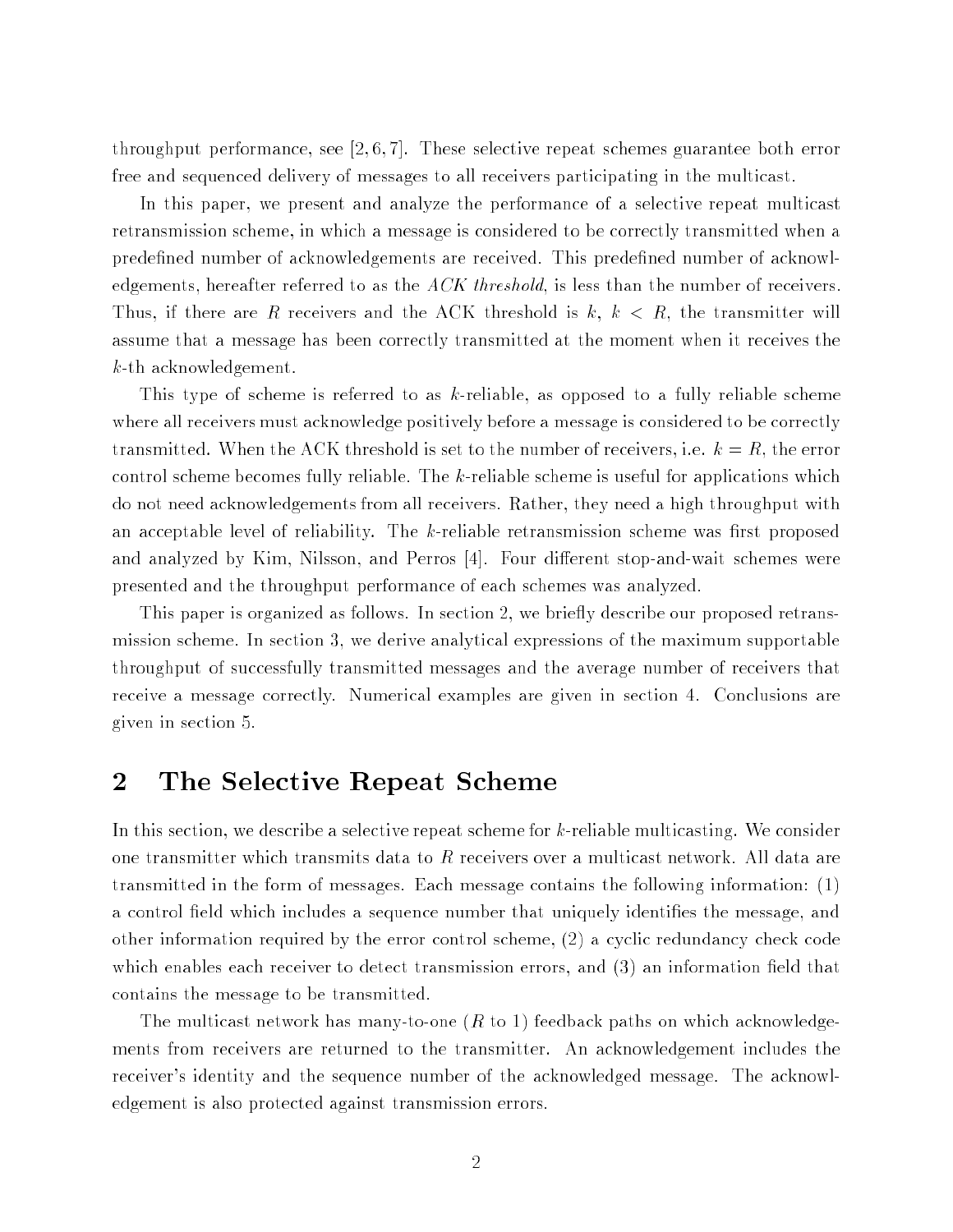The scheme uses only positive acknowledgements. That is, if no errors are detected in a received message, the receiver will send a positive acknowledgement. Erroneous or lost messages are not reported to the transmitter through negative acknowledgements. Rather, the transmitter detects erroneously transmitted message or lost messages using timeouts. An acknowledgement received in error is treated as if the corresponding message had been received in error by the receiver.

### Transmitter Operation

The transmitter manages a timer for each transmitted message, a retransmission buffer and an *acknowledgement outstanding list*  $(AOL)$  [3]. When the transmitter starts to transmit a message, it also starts a timer for the message. If the message is transmitted for the first time, the transmitter initializes the AOL which contains the identity of all receivers from which acknowledgements are expected for that message. Once a message is transmitted, the message is stored in the retransmission buffer until it receives the  $k$ -th acknowledgement for the message. Upon receipt of an error free acknowledgement for a message from a receiver, that receiver is removed from the AOL. When <sup>k</sup> (or more) receivers are removed from the AOL before the timer for the message expires, the transmission of the message is completed and the message is removed from the retransmission buffer. If less than  $k$  acknowledgements for a message are received, the transmitter retransmits the message.

### Receiver Operation

A receiver sends a positive acknowledgement to the transmitter whenever an error free message is received. Messages received with errors are discarded and no acknowledgement is sent back to the transmitter. All messages that are received correctly following an erroneous message are acknowledged, but they are not released to the upper layer. Instead, they are stored in the reordering buffer of the receiver. When the erroneous message is correctly retransmitted, the maximum set of messages with contiguous sequence numbers that were received correctly is released from the reordering buffer.

Because of the k-reliable scheme, it is possible that an erroneously received (or lost) message by a receiver may or may not be retransmitted. This depends upon whether this message has been correctly received and acknowledged by at least <sup>k</sup> other receivers. If the receiver assumes that the message will not be retransmitted, then it can release subsequent messages that it receives correctly to the upper layer. However, if the erroneous (or lost) message is retransmitted, it is possible that it will be received well after the receiver has released subsequent messages. Thus, the transmitted message will be released in an out-of-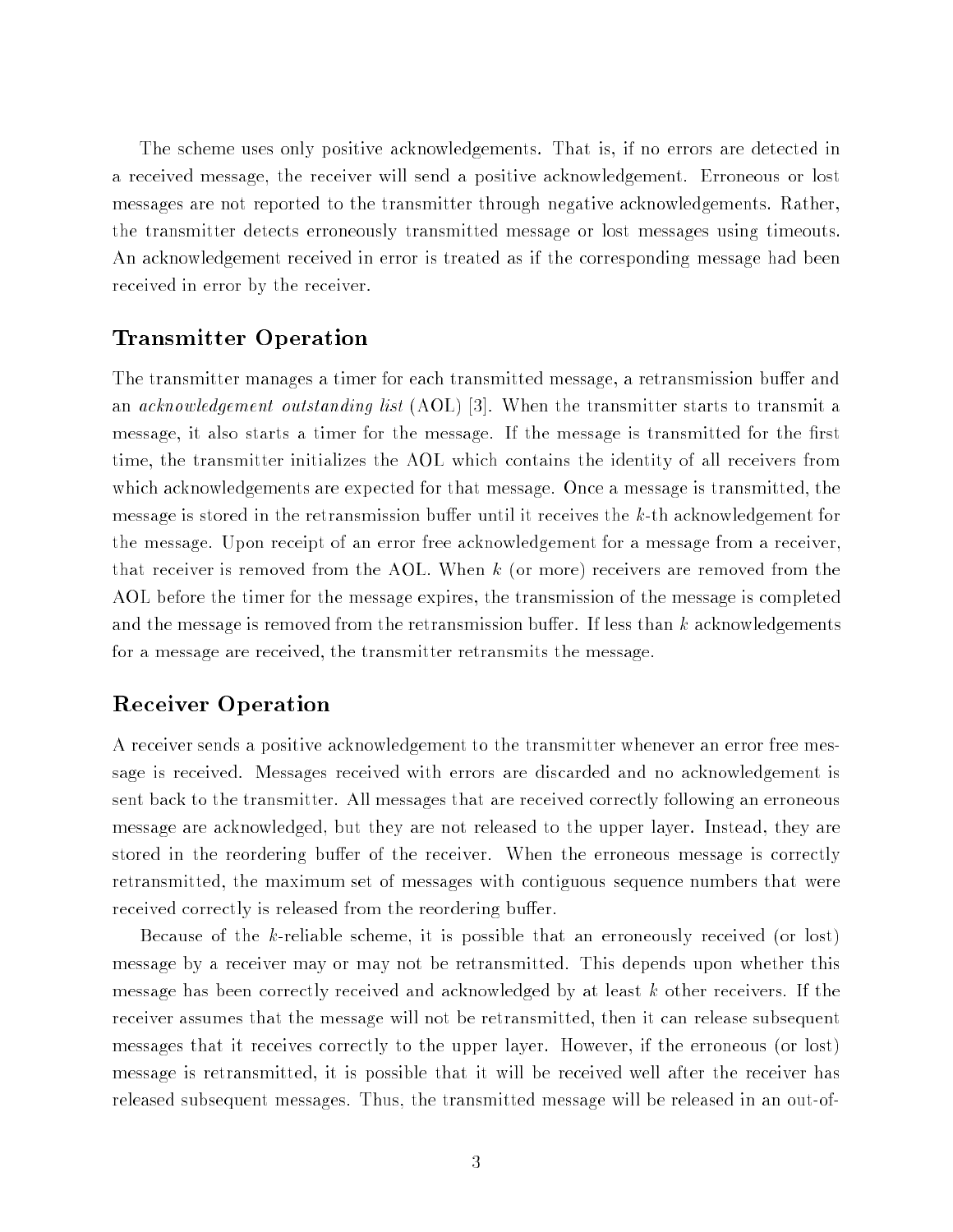

Figure 1: An example of the selective repeat retransmission scheme. 3 receivers : A,B,C, ACK threshold  $k = 2$ , and  $N = 3$ .

sequence order. To prevent this event, the transmitter includes status information in the control field of each transmitted message. Such information could be the sequence number of the oldest message held in its retransmission buffer. When a receiver receives a message correctly, the receiver can release all messages with lower sequence numbers than that of the oldest message.

Figure 1 shows an example of the selective repeat scheme with three receivers A,B,C, and the ACK threshold  $k=2$ . The number of messages N that can be transmitted without waiting acknowledgements is set to 3. In Figure 1, Message 1 (M1) is transmitted at time t1 followed by M2 and M3 at t2 and t3 respectively. Each horizontal line gives the time axis for each message. For each transmitted message, the AOL is initialized to  ${A,B,C}$ and a timer for each message is started. At time  $t_4$ , timer for M1 expires but only one acknowledgement for M1 has received so far. Thus, M1 is retransmitted. Note that the AOL is not reinitialized. At time t5, all three acknowledgements for M2 has received, and a new message M4 is transmitted, and so on.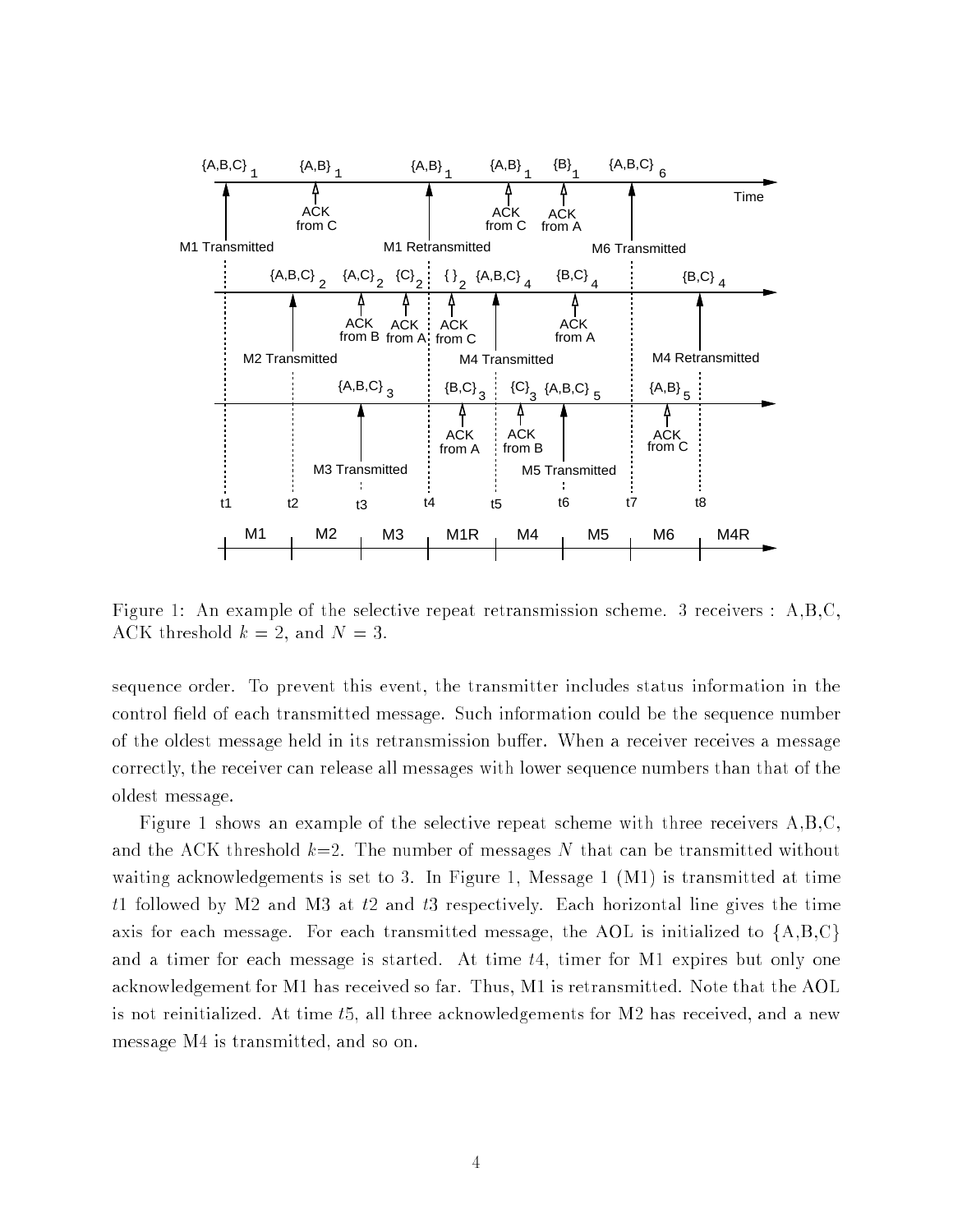### Performance Analysis  $\bf{3}$

### 3.1 Model Assumptions and Definitions

The round-trip delay for a particular receiver is defined as the time interval elapsing from the moment that the transmission of a message is started to the moment that an acknowledgement from this receiver is received. The round-trip delay, which includes delays such as message transmission time, round-trip propagation delays, and processing delays, is assumed to be independent among different receivers. In addition, we assume the followings:

- Messages are always waiting to be transmitted at the transmitter, and all messages are of the same length.
- The time axis is partitioned into slots, each equal to the transmission time of a message. Message transmission or retransmissions starts at the beginning of a slot.
- Each receiver receives a message correctly with probability p, 0 <sup>p</sup> 1. The probability is identical and independent among different receivers. Acknowledgements are always received error free.
- The maximum round-trip delay is constant, equal to <sup>N</sup> slots. That is, it is equal to  $\mathbf{r}$  , where  $\mathbf{r}$  is an integer and  $\mathbf{r}$  is the transmission time of a message ( which is equal to 1 slot). <sup>N</sup> can be seen as the number of messages that can be transmitted in one round-trip delay.
- The time time out period TO is set equal to A slots.

Since the maximum round-trip delay is equal to  $N$  slots,  $k$  or more acknowledgements may arrive for the specific message  $M$  before the timer expires. Let us assume that they arrive within  $N$  slots,  $N < N$ . That is, after  $N$  slots, message  $M$  has to be removed from the retransmission buffer. However, the transmitter has always messages to transmit, we assume that it does get round to handling message  $M$  until after the  $N$ -th slot.

#### $3.2$ 3.2 Throughput Analysis

Let  $\beta(R, k)$  be the average number of times a message is transmitted until at least k acknowledgements are received from R receivers. Then, the throughput  $\eta(R, k)$  is

$$
\eta(R,k) = \frac{1}{\beta(R,k)}.\tag{1}
$$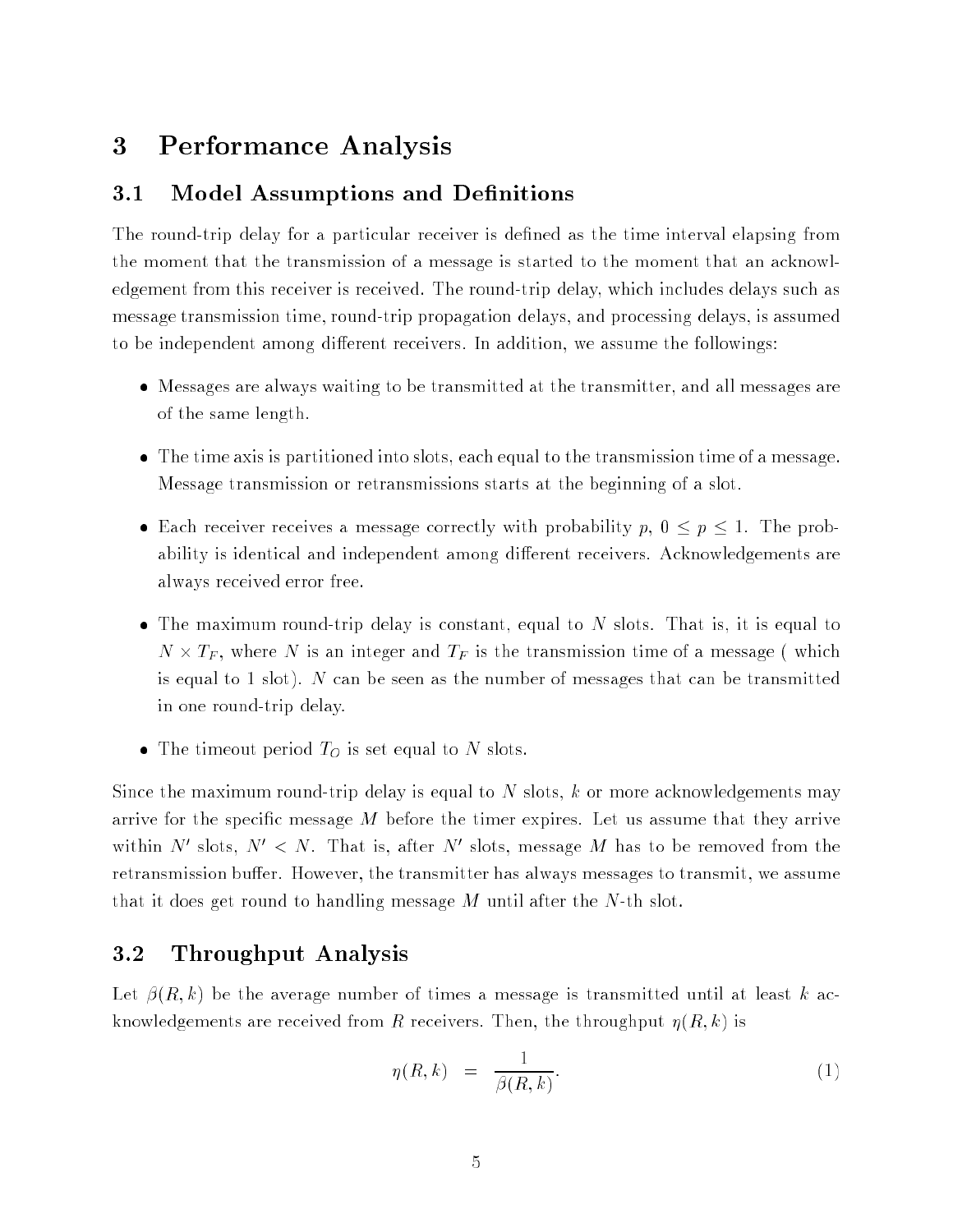For a particular receiver  $i$   $(1 \leq i \leq R)$ , the probability of receiving an acknowledgement on the x-th transmission is

$$
\Pr\{X = x\} = (1 - p)^{x - 1}p, \qquad x = 1, 2, 3, \cdots \tag{2}
$$

where  $X$  is a random variable denoting the number of times a message is transmitted until an acknowledgement from a particular receiver is received. From equation (2) we have

$$
\Pr\{X \le x\} = \sum_{z=1}^{x} (1-p)^{z-1} p
$$
  
= 1 - (1-p)<sup>x</sup>. (3)

Let <sup>Y</sup> be the random variable denoting the number of times a message is transmitted until at least  $k$  acknowledgements are received. The probability of receiving at least  $k$  acknowledgements within  $x$  transmissions is

$$
\Pr\{Y \le x\} = \sum_{j=k}^{R} {R \choose j} \Pr\{X \le x\}^{j} (1 - \Pr\{X \le x\})^{R-j}
$$

$$
= \sum_{j=k}^{R} {R \choose j} [1 - (1-p)^{x}]^{j} [(1-p)^{x}]^{R-j}.
$$
(4)

Notice that the maximum distribution of  $j$  independent identically distributed random variables is Pr{ $\Lambda \leq x$ }'. The expected number of times that a message is transmitted until  $k$ or more acknowledgements are received is

$$
\beta(R,k) = \sum_{x=0}^{\infty} (1 - \Pr\{Y \le x\})
$$
  
\n
$$
= \sum_{x=0}^{\infty} \{1 - \sum_{j=k}^{R} {R \choose j} [1 - (1-p)^{x}]^{j} [(1-p)^{x}]^{R-j} \}
$$
  
\n
$$
= \sum_{x=0}^{\infty} \sum_{j=0}^{k-1} {R \choose j} [1 - (1-p)^{x}]^{j} [(1-p)^{x}]^{R-j}
$$
  
\n
$$
= \sum_{j=0}^{k-1} \sum_{l=0}^{j} {R \choose j} {j \choose l} (-1)^{l} \sum_{x=0}^{\infty} [(1-p)^{R-j+l}]^{x}
$$
  
\n
$$
= \sum_{j=0}^{k-1} \sum_{l=0}^{j} {R \choose j} {j \choose l} (-1)^{l} \frac{1}{1 - (1-p)^{R-(j-l)}}
$$
  
\n
$$
= \sum_{l=0}^{k-1} {R \choose l} (-1)^{l} \sum_{j=l}^{k-1} {R-l \choose j-l} \frac{1}{1 - (1-p)^{R-(j-l)}}
$$
  
\n
$$
= \sum_{l=0}^{k-1} {R \choose l} (-1)^{l} \sum_{j=0}^{k-1-l} {R-l \choose j} \frac{1}{1 - (1-p)^{R-j}}.
$$
  
\n(5)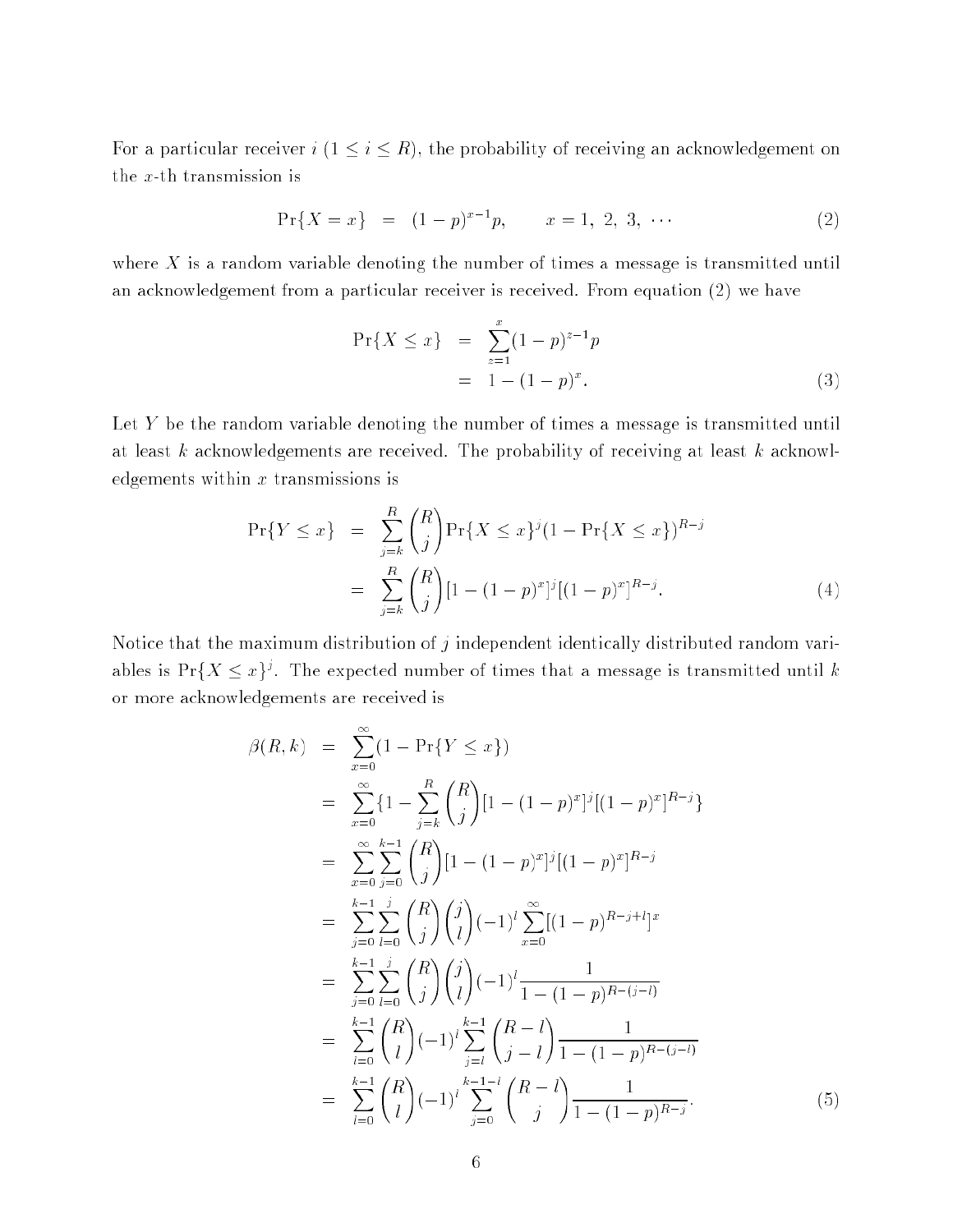The throughput  $\eta(R, k)$  is

$$
\eta(R,k) = \frac{1}{\beta(R,k)}
$$
  
= 
$$
\frac{1}{\sum_{l=0}^{k-1} {R \choose l} (-1)^l \sum_{j=0}^{k-1-l} {R-l \choose j} \frac{1}{1-(1-p)^{R-j}}}.
$$
 (6)

In equation  $(6)$ , the alternating sign makes the calculation unstable when R is greater than 35. Equation (6) can be expressed in the following recursive form:

$$
\eta(R,1) = 1 - q^R,
$$
  

$$
\eta(R,k) = \frac{\eta(R,k-1)}{1 + \eta(R,k-1)\alpha(R,k-1)}
$$

where

$$
\alpha(R,k) = \sum_{x=0}^{\infty} {R \choose k} (1-q^x)^k (q^x)^{(R-k)}, \text{ and } q = 1-p.
$$
 (7)

To compute (R; k) in (7), let B(x; j) = <sup>R</sup> <sup>j</sup>  $\sim$  $(1 - q^2)^s (q^2)^{s-s}$ .  $D(x, \mathcal{I})$  can be put in the following recursive form:

$$
B(x, j+1) = \frac{(R-j)}{(j+1)} \frac{(1-q^x)}{q^x} B(x, j),
$$

and

$$
B(x, j-1) = \frac{j}{(R-j+1)} \frac{q^x}{(1-q^x)} B(x, j).
$$

Now, we can compute  $B(x, j)$  as follows:

- 1. Assume  $B(x, j_{max})=1$  where  $j_{max} = |Rq^{-}|$ .
- 2. Compute  $B(x, j)$  for  $j = j_{max} 1, \dots, 0$ .
- 3. Compute  $B(x, j)$  for  $j = j_{max} + 1, \dots, R$ .
- 4. Normalize such that  $\sum_{i=0}^{R} B(x, j) = 1$ .

 $\alpha(R, k)$  is computed by summing  $B(x, k)$  over x. The upper limit of x,  $x_{max}$ , is determined when  $B(x, k)$  converges. That is,  $x_{max}$  is determined as a number that satisfies  $|B(x+1, k) B(x, k) < \epsilon$ , where  $\epsilon$  is a positive small real number.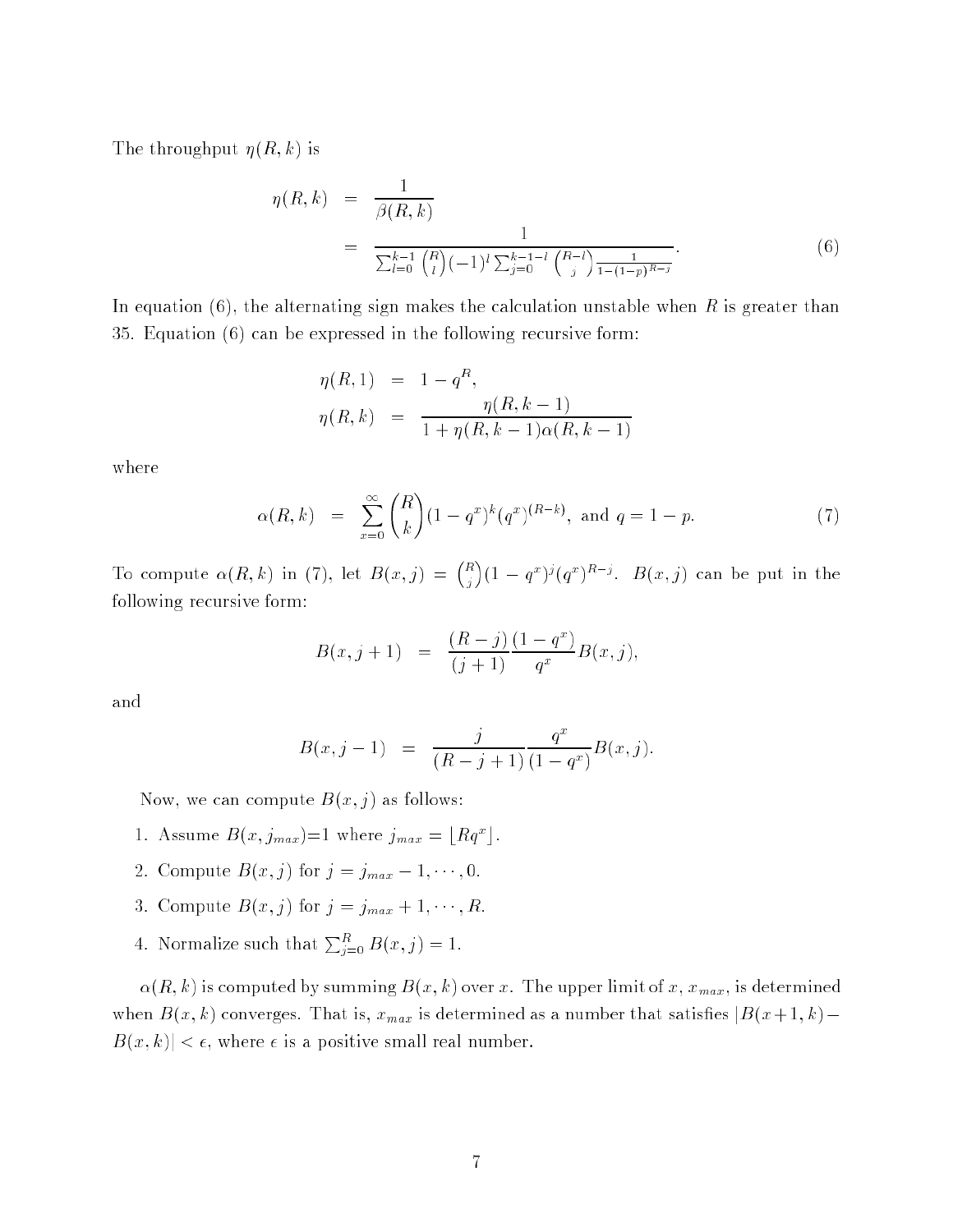#### $3.3$ 3.3 The Average Number of Happy Receivers

The k-reliable multicast retransmission scheme guarantees that at least <sup>k</sup> receivers receive a message correctly.  $R - k$  or less receivers, however, may or may not receive a message correctly. A receiver that receives a message correctly is called a happy receiver. In this section, we obtain the average number of happy receivers for a message after a message has been correctly transmitted. That is, the transmitter has received at least <sup>k</sup> acknowledgements. As discussed above, it may take several retransmissions until at least k acknowledgements have been received.

We define a discrete time Markov chain  $\{X_n\}$  with absorbing states. The Markov chain is associated with the transmission of a single message.  $X_n$  represents the cumulative number of acknowledgements received immediately after the n-th retransmission, and it takes the values of  $0, 1, \dots, R$ . The unit time of the Markov chain is equal to N slots, i.e. equal to the maximum round-trip delay or the timeout  $T<sub>O</sub>$ . For  $n = 0$ , we have that  $X<sub>0</sub> = 0$ . That is, the message is about to be transmitted for the first time. Figure 2 shows the states of this Markov chain and the associated transition probability. The Markov chain gets absorbed when it enters a state with k or more acknowledgements. Thus, states 0 to  $k-1$  are transient, and states  $k$  to  $R$  are absorbing.

Let  $P$  be the transition probability matrix of the process. We have

$$
\boldsymbol{P} = \begin{pmatrix} P_{00} & P_{01} & P_{02} & \cdots & P_{0k-1} & P_{0k} & P_{0k+1} & \cdots & P_{0R} \\ 0 & P_{11} & P_{12} & \cdots & P_{1k-1} & P_{1k} & P_{1k+1} & \cdots & P_{1R} \\ 0 & 0 & P_{22} & \cdots & P_{2k-1} & P_{2k} & P_{2k+1} & \cdots & P_{2R} \\ \vdots & \vdots & \vdots & \vdots & \vdots & \vdots & \vdots & \vdots \\ 0 & 0 & 0 & \cdots & P_{k-1k-1} & P_{k-1k} & P_{k-1k+1} & \cdots & P_{k-1R} \\ 0 & 0 & 0 & \cdots & 0 & 1 & 0 & \cdots & 0 \\ \vdots & \vdots & \vdots & \vdots & \vdots & \vdots & \vdots & \vdots \\ 0 & 0 & 0 & \cdots & 0 & 0 & 1 & \cdots & 0 \\ 0 & 0 & 0 & \cdots & 0 & 0 & 0 & \cdots & 1 \end{pmatrix}
$$

 $\cdots$   $\cdots$   $\cdots$   $\cdots$   $\cdots$   $\cdots$   $\cdots$   $\cdots$  $\overline{\phantom{a}}$ <sup>j</sup> <sup>i</sup> !  $p^s$  (1  $-p$ ) for  $0 \leq i \leq j$ . The transition probability matrix  $P$  has the form

$$
P = \left(\begin{array}{cc} Q & R \\ O & I \end{array}\right)
$$

where <sup>O</sup> is an (Rk+1)-<sup>k</sup> matrix whose entries are all zero, <sup>I</sup> is an (Rk+1)-(Rk+1) identity matrix, <sup>Q</sup> is a <sup>k</sup> - <sup>k</sup> upper triangular matrix whose nonzero entries Qij <sup>=</sup> Pij for  $\alpha \equiv 1$  , and the state  $\alpha \equiv 1$  , and  $\alpha \equiv 1$  , and  $\alpha \equiv 1$  , and  $\alpha \equiv 1$  , and  $\alpha \equiv 1$  $k \leq j \leq R$ .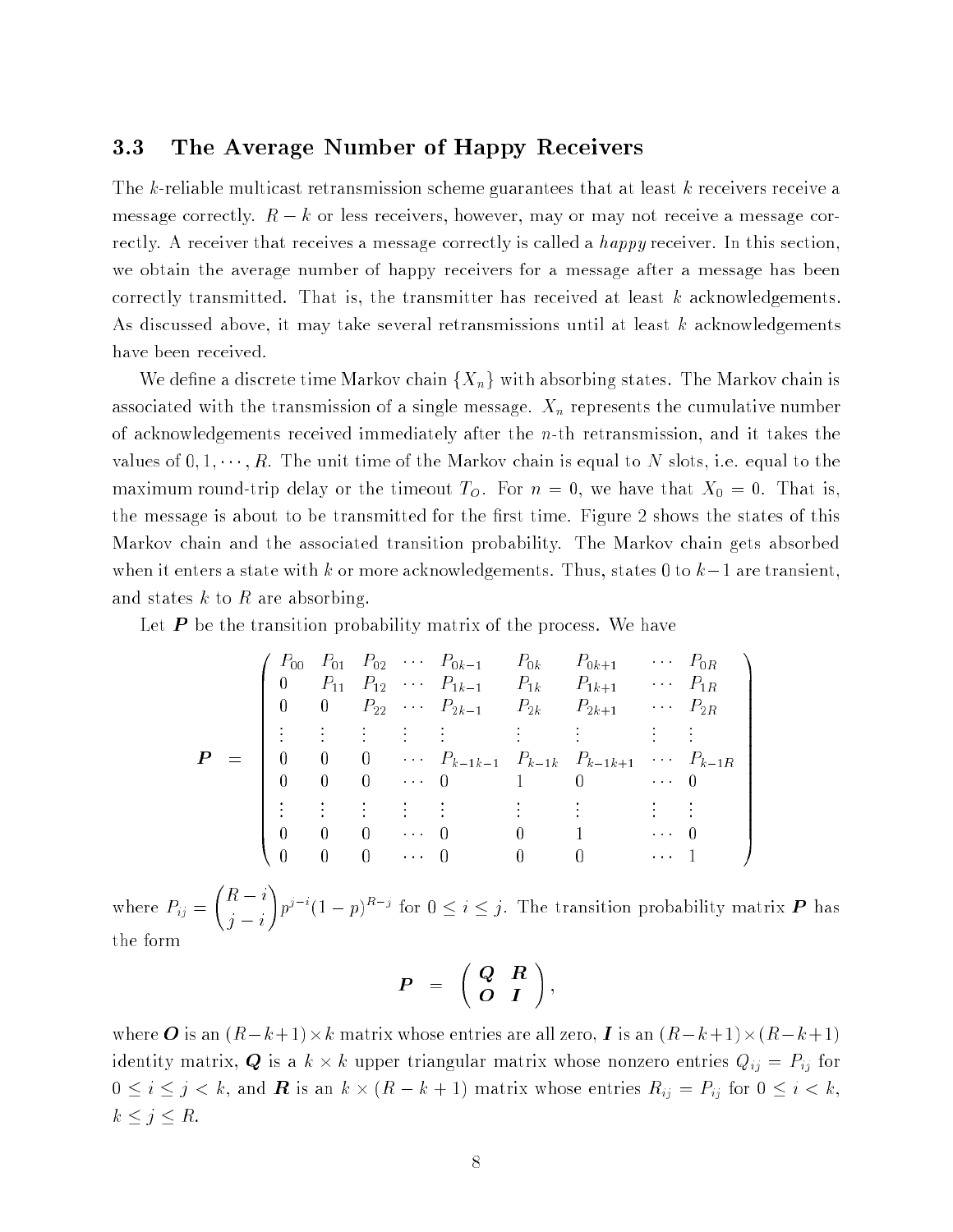

Figure 2: The Markov chain of the transmission process of a message.

Let  $U_{il}$  be the probability that the chain is absorbed at state l, given that it is at state  $i, i = 0, 1, \dots, k - 1$ . Applying the law of total probability, we have

$$
U_{il} = R_{il} + \sum_{j=0}^{k-1} Q_{ij} U_{jl}.
$$
 (8)

Equation (8) can be written in the following matrix form:

$$
U = R + QU
$$
 or  $U = WR$  where  $W = (I - Q)^{-1}$ .

Since the chain starts at state 0, we need to compute  $U_{0l}$  which denotes the probability that the transmitter receives exactly  $l$   $(l = k, k + 1, \dots, R)$  acknowledgements. The elements in the first row of the matrix U represent  $U_{0l}$ . Thus, the average number of happy receivers  $\gamma(R, k)$  that receive a message correctly is

$$
\gamma(R,k) = \sum_{j=k}^{R} jU_{0j}.\tag{9}
$$

The throughput can be also obtained by determining the mean time to absorption. For each state  $i = 0, 1, 2, \dots, k - 1$ , let  $V_i$  be the expected time to absorption, given that the process started from state i. We have

$$
V_i = 1 + \sum_{j=0}^{k-1} Q_{ij} V_j.
$$
 (10)

Let V be a column vector with k elements and 1 be a column vector with k ones. Then, equation (10) can be written in the following matrix form:

$$
V = 1+QV
$$
 or  $(I - Q)V = 1$ .

Since the matrix  $I - Q$  is an upper triangular matrix,  $V_0$  can be obtained by back substitution. The throughput  $\eta(R, k)$  is equal to  $\frac{1}{V_0}$ .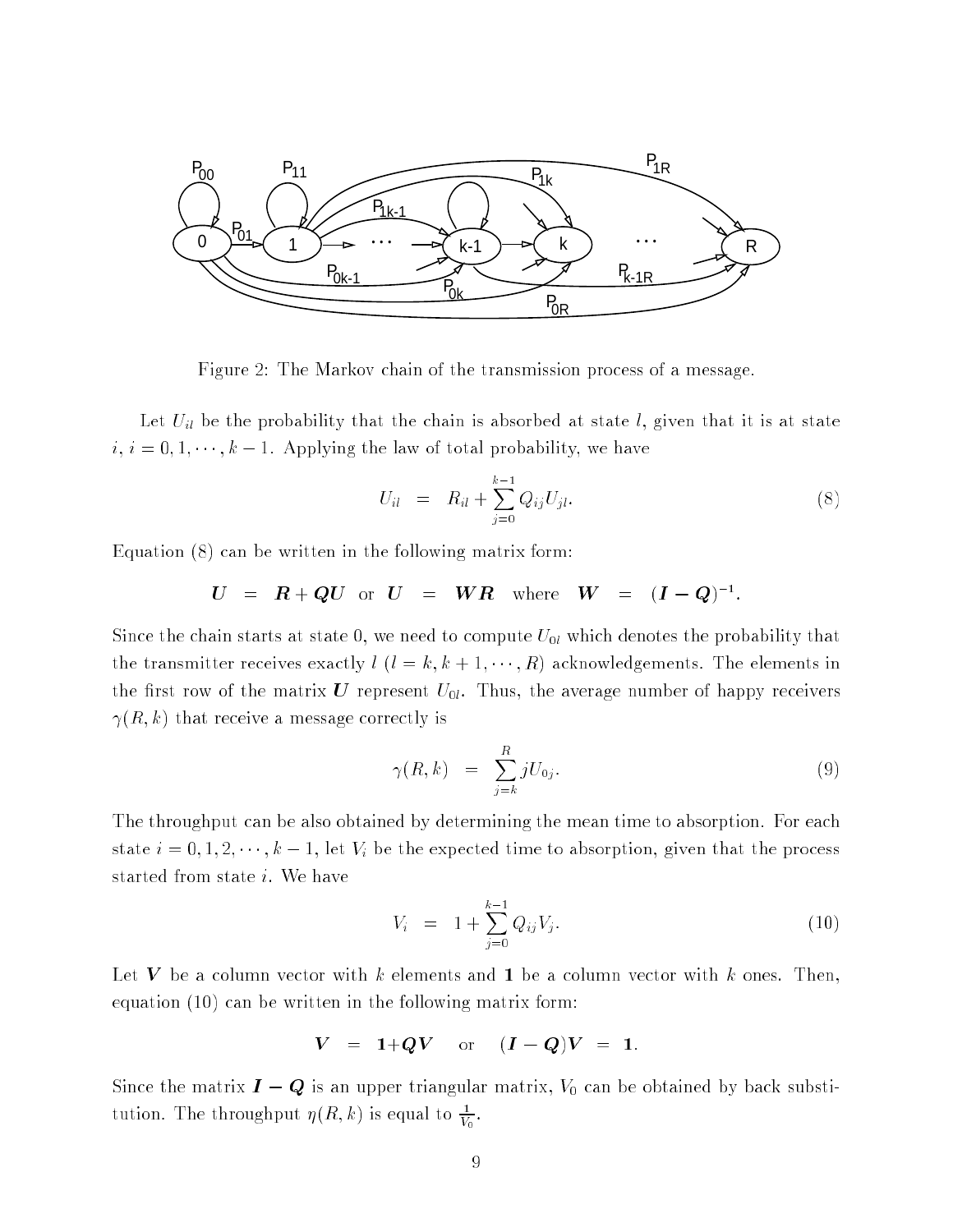#### Numerical Examples  $\overline{\mathbf{4}}$

We give plots of the throughput of the retransmission scheme in order to illustrate the effect of the system parameters. We assume that the message transmission time  $T_F = 1$ .

Figure 3 gives the throughput in terms of the probability  $p$  of receiving an acknowledgement for various ACK thresholds k when the number of receivers  $R=10$ . As the ACK threshold decreases for a fixed p, the throughput increases. If  $p \geq 0.5$ , the throughput of a multicast system with  $k = 1$  is close to 1. This implies that the transmitter can transmit messages successfully at full utilization of the available bandwidth. The fully reliable multicast,  $k = 10$ , provides a lower bound on the throughput for all values of p.

Figure 4 shows the average number of happy receivers with different ACK thresholds. As  $p$  increases, the average number of happy receivers increases. As  $p$  decreases, the average number of happy receivers decreases.

In the fully reliable scheme,  $k = R$ , the throughput  $\eta(R, k)$  of the transmitter is equal to the throughput  $\zeta(R, k)$  of a receiver, i.e. the rate at which the receiver receives a message correctly. In the k-reliable scheme,  $k < R$ , the transmitter's throughput may not be equal to that of a receiver. Let  $\gamma(R, k)$  be the average number of happy receivers. Then, we have

$$
\zeta(R,k) = \frac{\eta(R,k)\gamma(R,k)}{R}.
$$

We use the receiver's throughput to compare the performance of the multicast system for different ACK thresholds. For a multicast system with  $k=5$  at  $p=0.9$ , the average number of happy receivers  $\gamma(10,5)$  is 9 and the throughput  $\eta(10,5)$  is close to 1. The receiver's throughput  $\zeta(10,5)$  for this system is 0.9. In the fully reliable multicast system with  $k = 10$ at  $p = 0.9$ ,  $\zeta(10, 10) = \eta(10, 10) = 0.57$ . The k-reliable scheme has a receiver's throughput 1.58 times higher than that of the fully reliable scheme (at the expense of reliability in the delivery of data). In Figure 5, the receiver's throughput is plotted in terms of  $p$  for various k. Notice that the maximum achievable throughput of any retransmission scheme, is  $p$  [9]. When  $k = 1$ , the receiver's throughput approaches this upper bound.  $k = 10$  provides the lower bound on the throughput.

Figures 6 and 7 give the throughput in terms of the probability  $p$  of receiving a message correctly for various ACK thresholds k with the number of receivers  $R = 30$  and  $R = 50$ respectively.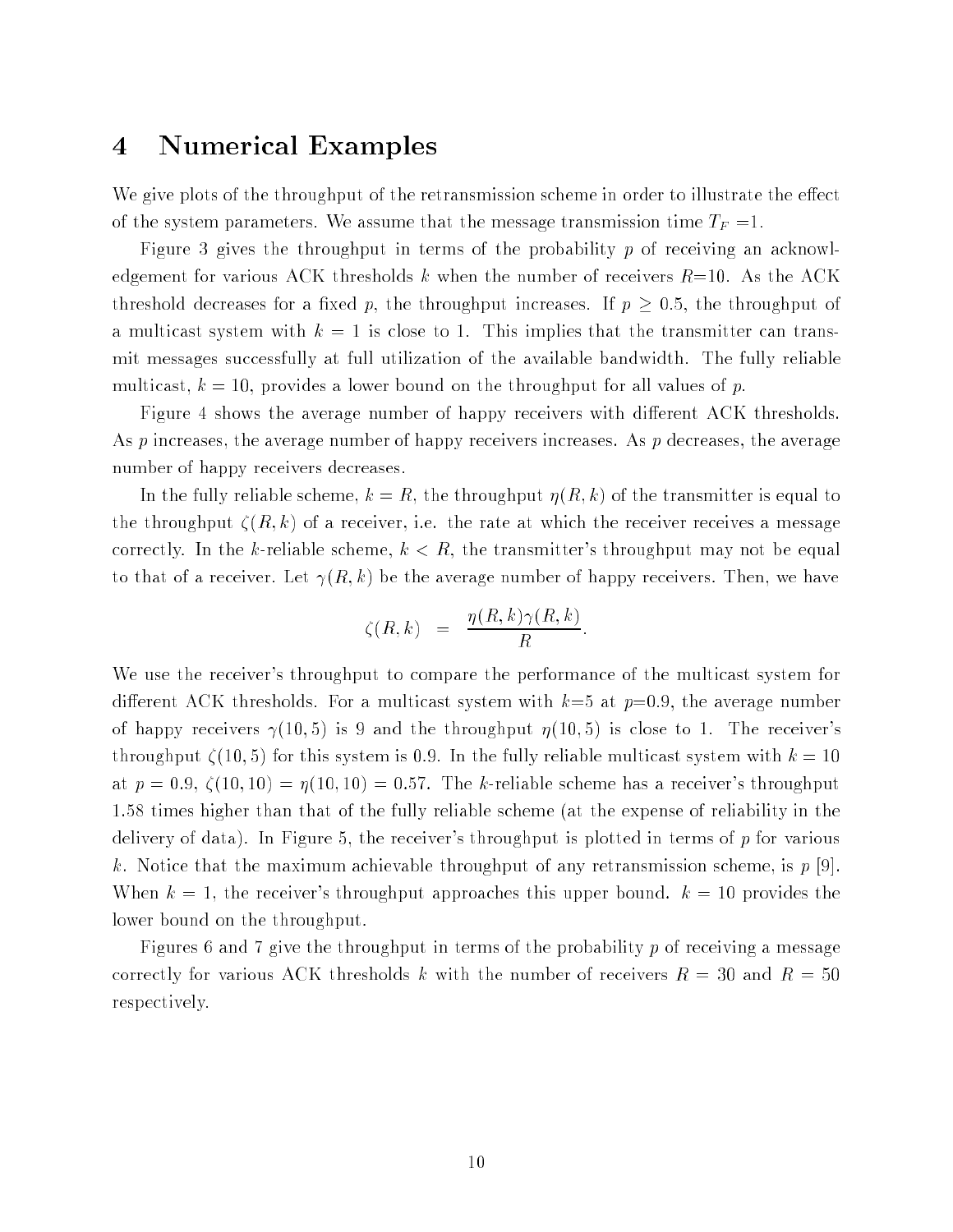### Conclusions  $\overline{5}$

We analyzed the performance of a selective repeat retransmission scheme for k-reliable multicasting in terms of maximum supportable throughput of successfully transmitted messages. An analytic expression for the average number of receivers that receive a message correctly is derived. An algorithm to calculate the throughput of a large multicast system is provided.

The fully reliable scheme provides a lower bound on the throughput. For a fixed probability of receiving a message correctly, as the ACK threshold decreases, the throughput increases. The k-reliable scheme can achieve high throughput at the expense of the reliability of delivered data. The correct balance between throughput and reliability must be evaluated for each application.

## References

- [1] S. B. Calo and M. C. Easton, "A Broadcast Protocol for File Transfers to Multiple Sites," IEEE Transactions on Communications, vol. 29, pp. 670–678, November 1981.
- [2] S. R. Chandran and S. Lin, "Selective-repeat ARQ Schemes for Broadcast Links," IEEE Transactions on Commmunications, vol. 40, pp. 12–19, January 1992.
- [3] I. S. Gopal and J. M. Jaffe, "Point-to-multipoint Communication over Broadcast Links," IEEE Transactions on Commmunications, vol. 32, pp. 1034-1044, September 1984.
- [4] B. Kim, A. A. Nilsson, and H. G. Perros, \Throughput Analysis of Stop-and-wait Retransmission Schemes for k-reliable Multicast," in Proceedings of International Conference on Local and Metropolitan Communication Systems, (Kyoto, Japan), Chapman & Hall, December 1994.
- [5] K. Mase, T. Takenaka, H. Yamamoto, and M. Shinohara, "Go-back-N ARQ Schemes for Poin-to-multipoint Satellite Communications," IEEE Transactions on Commmunications, vol. 31, pp.  $583{-}589$ , April 1983.
- $[6]$  N. Shacham and D. Towsley, "Resequencing Delay and Buffer Occupancy in a Selectiverepeat ARQ with Multiple Receivers," in *Proceedings of IEEE INFOCOM '88*, pp. 515– 524, 1988.
- [7] D. Towsley and S. Mithal, \A Selective-repeat ARQ Protocol for a Point-to-multipoint Channel," in Proceedings of IEEE INFOCOM '87, (San Francisco, CA), pp. 521-526, March 1987.
- [8] J. L. Wang and J. A. Silvester, "Optimal Adaptive Multireceiver ARQ Protocols," IEEE Transactions on Commmunications, vol. 41, pp. 1816-1829, 1993.
- [9] E. J. Weldon, "An Improved Selective-repeat ARQ Strategy," IEEE Transactions on  $Communications, vol. 30, pp. 480–486, March 1982.$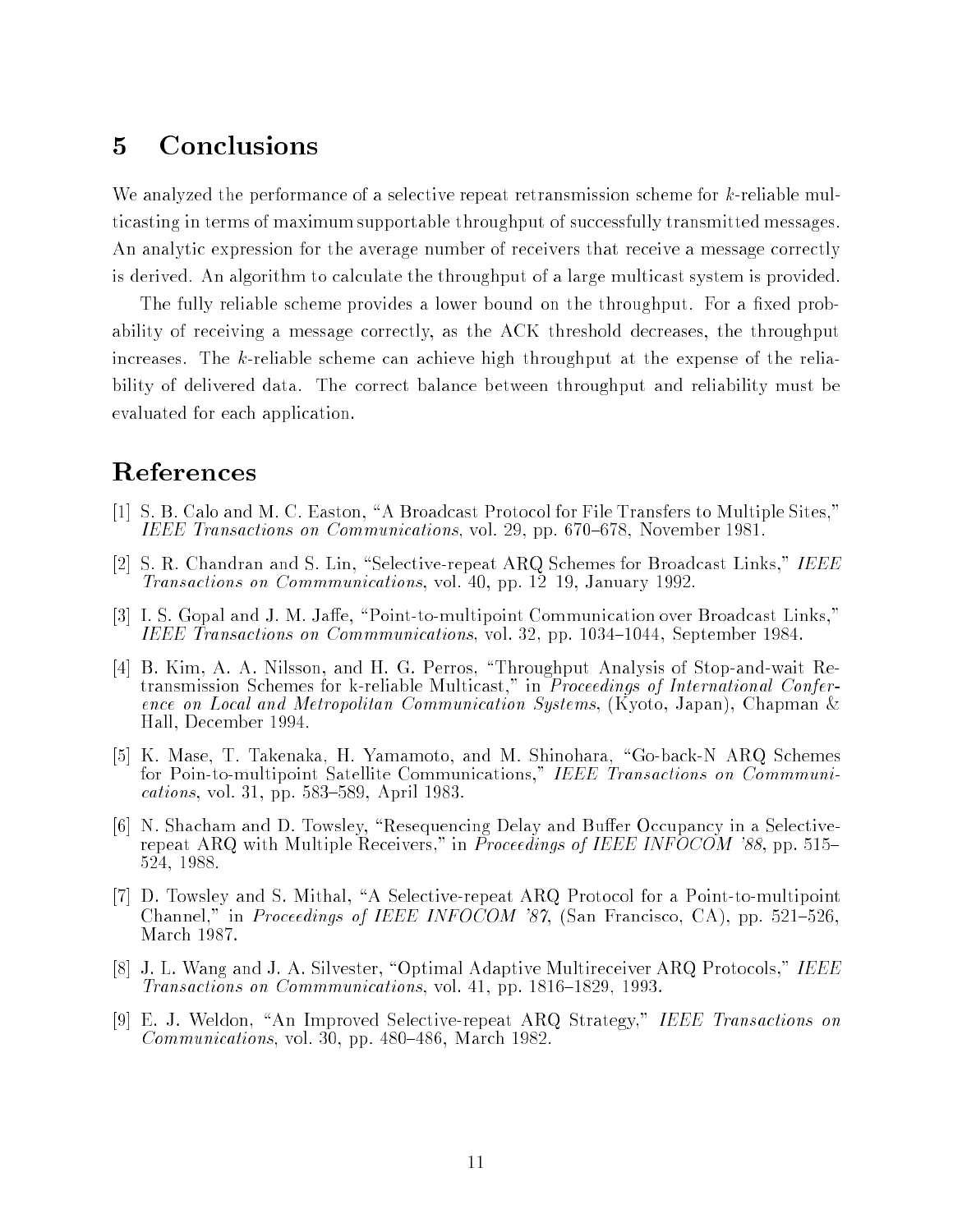

Figure 3: Throughput vs probability p of receiving a message correctly :  $R=10$ .



Figure 4: Average number of happy receivers vs probability  $p$  of receiving a message correctly :  $R=10$ .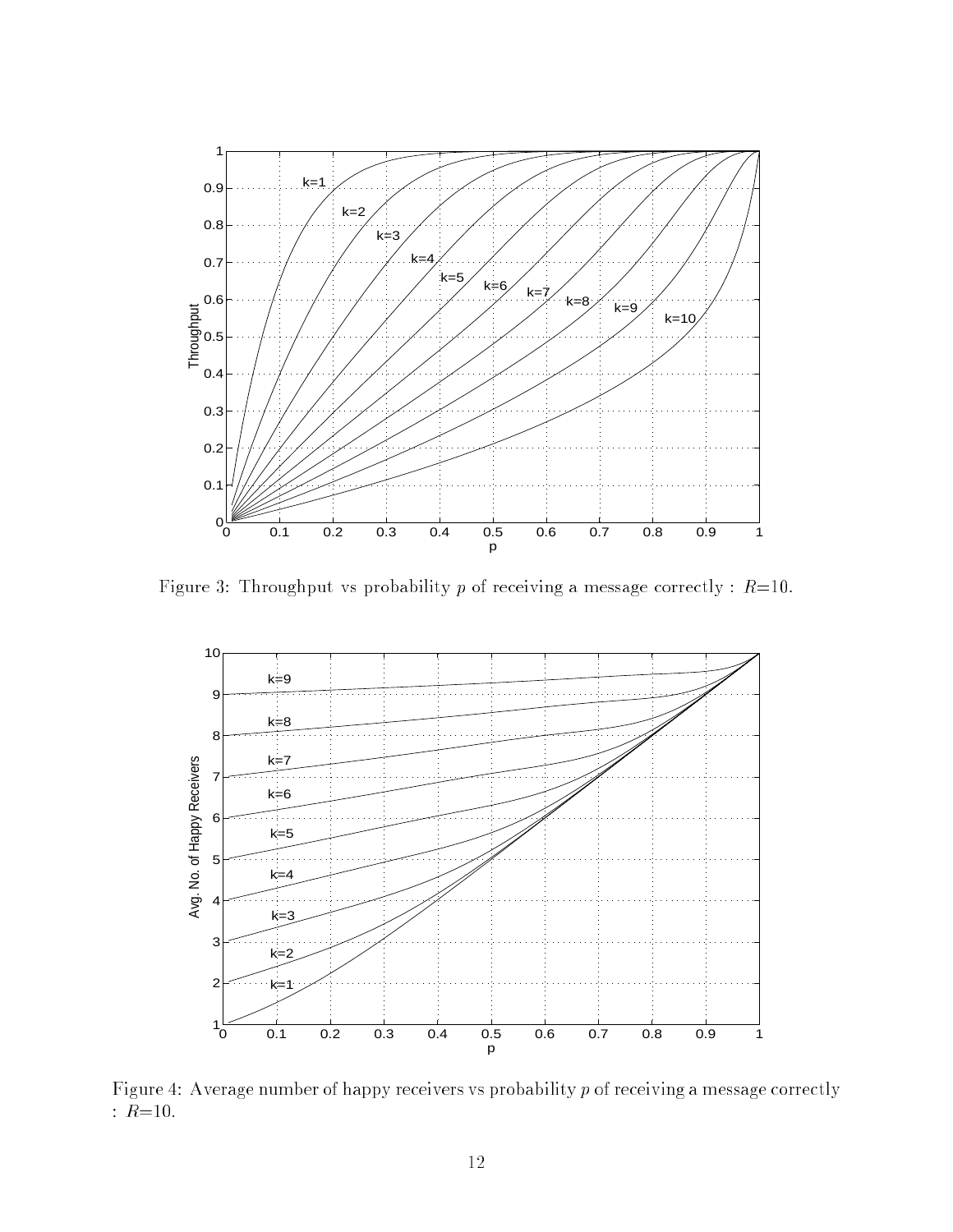

Figure 5: Receiver's throughput vs probability p of receiving a message correctly :  $R=10$ .



Figure 6: Throughput vs probability p of receiving a message correctly :  $R=30$ .